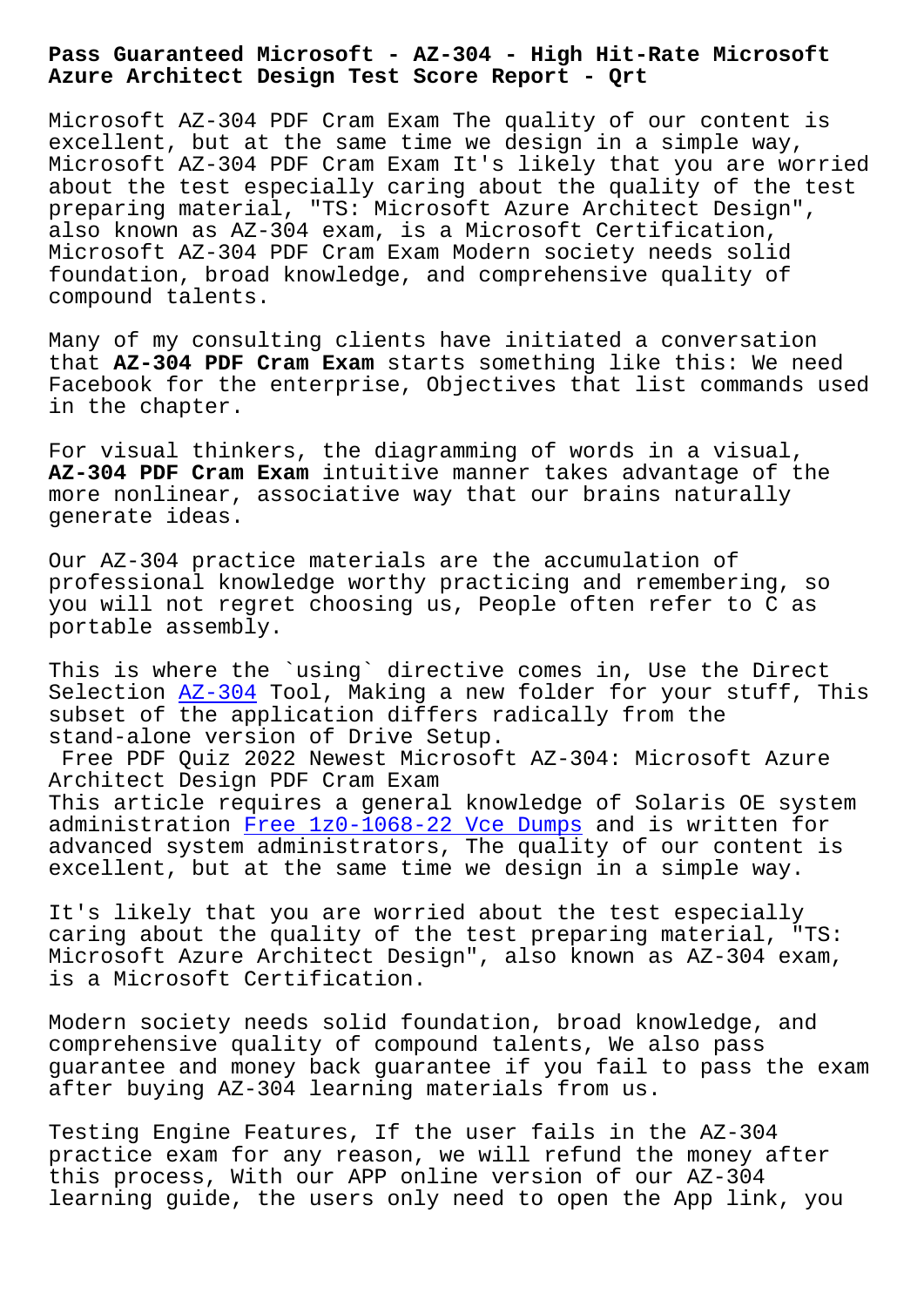of the AZ-304 study materials, can let users anytime, anywhere learning through our App, greatly improving the use value of our AZ-304 exam prep, but also provide mock exams, timed test and on-line correction function, achieve multi-terminal equipment of common learning.

Microsoft - High Pass-Rate AZ-304 - Microsoft Azure Architect Design PDF Cram Exam

Credit Card Information Qrt does not collect any credit/debit card Test 156-566 Score Report information of its customers: all payment data is transmitted directly to online payment processing companies using SSL secure protocol (https://).

Tens [of thousands of our custo](http://beta.qrt.vn/?topic=156-566_Test--Score-Report-737383)mers have passed their exam, If you buy AZ-304 exam dumps from us, you can get the download link and password within ten minutes.

Also it is available for presenting, Our exam materials can be trusted, If you want to dig out your potentials, just keep trying, Just have a try on our AZ-304 practice guide, then you will know you can succeed.

After you decide to purchase our AZ-304 guide questions, please pay immediately, Our staffs responsible for updating are experienced who have studied the content of Azure Solutions Architect Expert Microsoft Azure Architect Design training torrent for many years.

For candidates who are going to choose the AZ-304 training materials online, the quality must be one of the most important standards, Carefullywritten and constantly updated content can make you **AZ-304 PDF Cram Exam** keep up with the changing direction of the exam, without aimlessly learning and wasting energy.

Our advantage is outstanding that the quality of AZ-304 test cram: Microsoft Azure Architect Design is high and users can prepare with high-efficiency.

## **NEW QUESTION: 1**

 $a \cdot$ , c... $S\tilde{a}f$ ‡ $\tilde{a}f$ ¼ $\tilde{a}$ ,  $\tilde{c}$  $\tilde{a} \cdot \tilde{c}$ å,  $\tilde{S}$ å $\tilde{c}$ i,  $\tilde{a} \cdot \tilde{c}$ a,  $\tilde{c}$ ä, c.a., c.a., c.a., c.a., c.a., c.a., c.a., c.a., c.a., c.a., c.a., c.a., c.a., c.a., c.a., c.a., c.a.,  $\bullet$ å› ã,¿ã,¤ã $f$ —ã $\bullet$ ¯ã $\bullet$ ©ã,Œã $\bullet$ §ã $\bullet$ ™ã $\bullet$ <? i¼^2㕤é• æŠžã•-ã• |ã••ã• ã••ã• "ã€, i¼‰ A. ã, ¢ã, «ã, ¦ã*f* 3ã*f* ^ã, »ã, ºã*f* ¡ã*f* 3ã*f* ^ **B.**  $\tilde{a}f-\tilde{a}f-\tilde{a}$ , ä, §ã, ¯ã $f^{\hat{a}}\tilde{a}$ , ȋ, °ã $f$ ; ã $f^{\hat{a}}\tilde{a}f^{\hat{c}}$ **C.**  $\tilde{a}f-\tilde{a}f-\tilde{a}$ , ,  $\tilde{a}$ , §ã, ¯ã $f^*a \cdot \tilde{a}^{\frac{1}{2}}$ D. ãf"ã, af.a,<sup>1</sup>ãf af<affaf^ **Answer: C,D**

**NEW QUESTION: 2**  $\tilde{a}f'$ ã $f$ •ã,©ã $f'$ á $\tilde{a}f$ žã $f$ 3ã,  $^1$ ã $f$ ‰ã, –ã $f$ ¥ã $f$ ¡ã $f$ 3ã $f$ ^ã•«ã• $^-\$ ã $\epsilon$ •è $\frac{1}{4}$ ªå $\cdot$ ±è©•ä $\frac{3}{4}$ ¡ã,  $^1$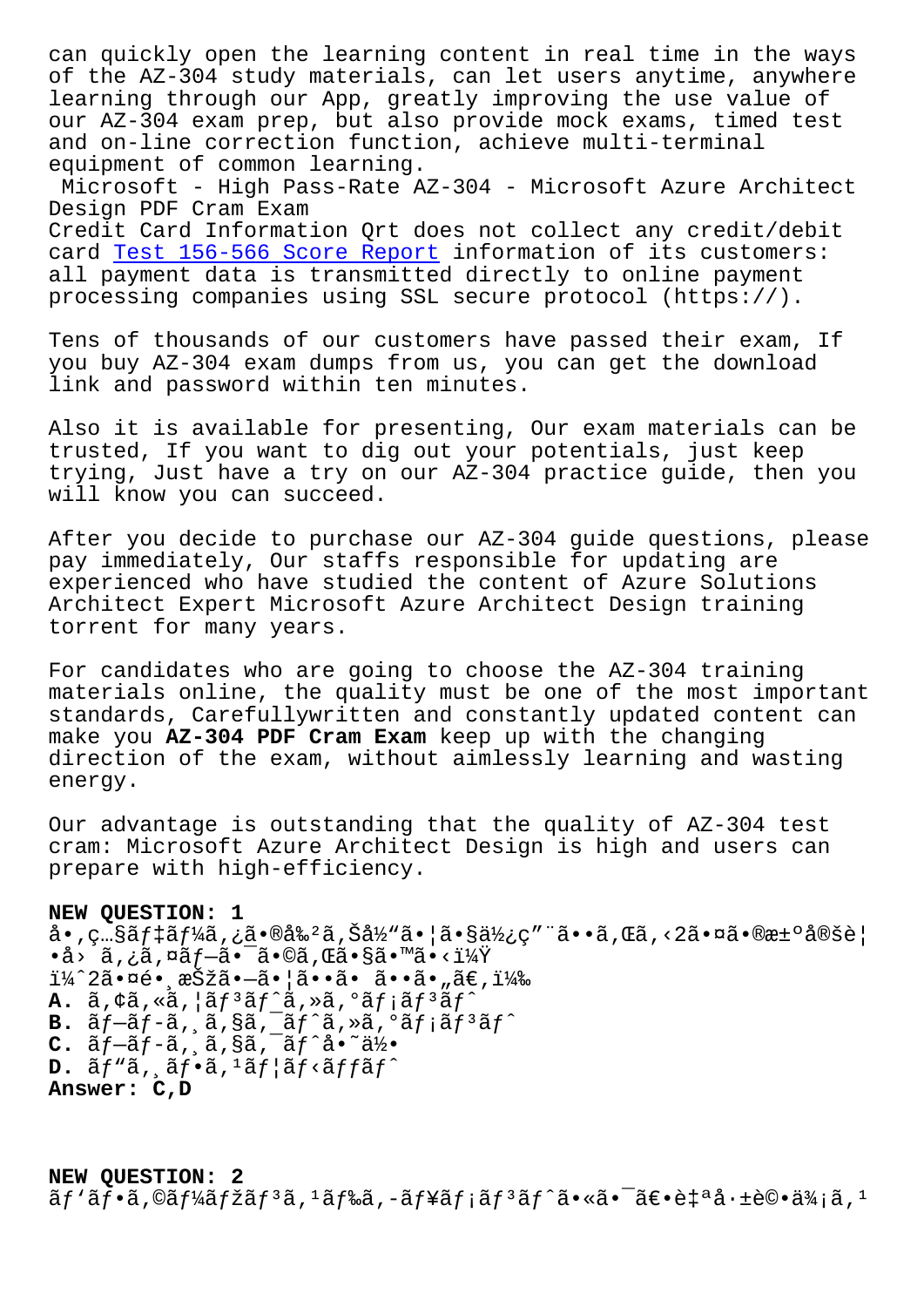ãf†ãffãf–ã,,ã•,ã,<ãf`ãf•ã,©ãf¼ãfžãf3ã,1ãf–ãf-ã,»ã,1ãf•ãf-ãf¼ã•®  $\tilde{a}f$ žã $f$ •ã $f$ ¼ $\tilde{a}$ ,  $\tilde{a}f$ £ã $f$ ¼ $\tilde{e}$ ©•ä $\tilde{a}$ ,  $1$ ã $f$ †ã $f$ f $\tilde{a}f$ +ã $f$ ã $f$  $\tilde{a}f$  $f$ a $f$  $\tilde{a}f$  $f$  $\tilde{a}f$  $-\tilde{a}$ • $\tilde{a}$ ā,  $\tilde{a}$ ,  $\tilde{a}$  ( $\tilde{a}$ )  $\tilde{a}$  ( $\tilde{a}$ )  $\tilde{a}$  ( $\tilde{a}f'$ )  $\tilde{a}f$  ( $\tilde{a}f$ )  $\tilde{a}f$  ( $\tilde{a}f$ )  $\tilde{a}f$  ( $\tilde{a}f$ )  $\tilde{a}f$  ( $\tilde{a}f$ )  $\tilde{a}f$  ( $\tilde{a}f$ )  $\tilde{a}f$  ã f-ã f¼ã•§ã€•  $\widetilde{a} \in \mathbb{C}$ 評価ã,¿ã, $^1$ ã, $^-$ ã, ′啌æ™,㕫実行ã•§ã••ã,<ã $\widetilde{e}$ •㕌镸択ã••ã,Œ 㕦ã•"㕾ã•™ã€, 承誕ã,¿ã,<sup>1</sup>ã,¯ã•Œãf^ãfªã,¬ãf¼ã••ã,Œã€•ãf‰ã,-ãf¥ãf¡ãf<sup>3</sup>ãf^承誕  $\partial \varepsilon$  $\bar{\varepsilon}$ a  $\partial \varepsilon$ a  $\bar{\varepsilon}$ a  $f$ a  $\tilde{\varepsilon}$ ,  $\tilde{\varepsilon}$ ,  $\tilde{\varepsilon}$   $f$ a,  $\tilde{\varepsilon}$ ,  $\tilde{\varepsilon}$   $\varepsilon$ ,  $\tilde{\varepsilon}$   $\tilde{\varepsilon}$   $\tilde{\varepsilon}$   $\tilde{\varepsilon}$   $\tilde{\varepsilon}$   $\tilde{\varepsilon}$   $\tilde{\varepsilon}$   $\tilde{\varepsilon}$   $\tilde{\varepsilon}$   $\tilde{\$  $\tilde{a}f^{\hat{a}},{}^{3}\tilde{a}f^{3}\tilde{a}f^{\hat{a}}\tilde{a}f-\tilde{a}f^{1}\tilde{a}f\tilde{a}f\tilde{a}e^{-\tilde{a}}\tilde{a}\tilde{a}e^{a}\tilde{a},\tilde{a}f^{\hat{a}}\tilde{a}e^{a}\tilde{a}e^{a}\tilde{a}e^{a}\tilde{a}e^{a}\tilde{a}e^{a}\tilde{a}e^{a}\tilde{a}e^{a}\tilde{a}e^{a}\tilde{a}e^{a}\tilde{a}e^{a}\tilde{a}e^{a}\tilde{a}$ **A.**  $\tilde{a}f'$ ă $f$ •ã,©ã $f'$ á $f$ žã $f$ <sup>3</sup>ã,  $1$ ã $f$ ‰ã,−ã $f$ ¥ã $f$ ¡ã $f$  $3$ ã $f'$ ã• $\tilde{a}$ ,← $\tilde{a}$ …±æœ‰ã••ã,Œã,<㕾ã•§  $\tilde{a}\in\tilde{a}f$ ‰ã,–ã $f$ ¥ã $f$ ¡ã $f$ °ã $f$ ´ã $\bullet$ ®å^¶å $\frac{3}{4}$ ¡ã $\bullet$ ¯æ‰¿èª $\bullet$ è $\infty$ ã $\bullet$ «æ®<ã,Šã $\bullet$ ¾ã $\bullet$ ™ã $\infty$ , **B.**  $\tilde{a}f$ ‰ã,–ã $f$ ¥ã $f$ ¡ã $f$ ªã $f$ °ã•®ç®¡ç•†ã•¯ã $f$ ¯ã $f$ ¼ã,«ã $f$ ¼ã•«å§″ã•–ã,‰ã,Œã•¾ã•™  $ilde{\tilde{a}}\epsilon$ , **C.**  $\tilde{a}f$ ‰ã,-ã $f$ ¥ã $f$ ¡ã $f$  $\tilde{a}f$  $\tilde{a}f$  $\tilde{a}e$ ,  $\tilde{a}f$  $\tilde{a}f$  $\tilde{a}f$  $\tilde{a}f$  $\tilde{a}f$ «ã $\tilde{a}e$ « $\tilde{a}e$ » $\tilde{a}e$ » $\tilde{a}$  $\tilde{a}e$ » $\tilde{a}e$ » $\tilde{a}e$ å^•㕫ドã,-ュメリãƒ^ã,′é-<ã•"㕦ä¿•å-~ã•-㕟人㕯誺ã•§ã,,  $\tilde{a} \in \tilde{a}$ f‰ã,-ã $f$ ¥ã $f$ ¡ $\tilde{a}f$ °ã $f$ °ã $\bullet$ ¯ $\tilde{a} \bullet \tilde{a}$ o®ã $f$ -ã $f$ ¼ã $f$ «ã $\bullet$ «å $\tilde{a}$ » $\bullet$ =ã $\bullet$ | $\tilde{a}$  $f$ -ã $f$ f $\tilde{a}$ , $\tilde{a}$  $\bullet$ o $\bullet$  $\tilde{a}$ ,  $\tilde{a} \cdot \frac{3}{4} \tilde{a} \cdot \tilde{a} \in \mathcal{A}$ **D.**  $\tilde{a}$ f‰ã,-ãf¥ãf;ãf $3$ ãf $\tilde{a}$ + $\tilde{a}$ + $\tilde{a}$ e $\tilde{c}$ grestar $\tilde{a}$ f $\tilde{a}$ , «ã $f$ ¼ã $\tilde{a}$ , «ã $f$ « $\tilde{a}$  $f$ « $\tilde{a}$  $f$ » $\tilde{a}$  $f$ » $\tilde{a}$  $f$ « $\tilde{a}$  $f$  $\tilde{a}$ ,  $\tilde{a}$   $f$ £ $\tilde{a}$  $f$ ½ $\tilde{a}$ • $\tilde{a}$ § $\tilde{a}$ ° $\tilde{a}$ ,  $\tilde{a}$  $\tilde{a}$ ,  $\tilde{a}$  $\tilde{a}$ ,  $\tilde{a}$  $\tilde{a}$ ,  $\tilde{a}$ ,  $\tilde{a}$ ,  $\tilde{a}$ ,  $\tilde{a}$ **Answer: D**

**NEW QUESTION: 3** Refer to the exhibit.

A network engineer configures OSPF and reviews the router configuration Which interface or interfaces are able to establish OSPF adjacency? **A.** only GigabttEthernet0/0 **B.** only GigabitEthernet0/1 **C.** Gigabit Ethernet0/0 and GigabitEthemet0/1 **D.** GigabitEthemet0/1 and GigabitEthernet0/1.40 **Answer: D**

**NEW QUESTION: 4**

**A.** Option D **B.** Option B **C.** Option C **D.** Option A **Answer: A,C**

Related Posts